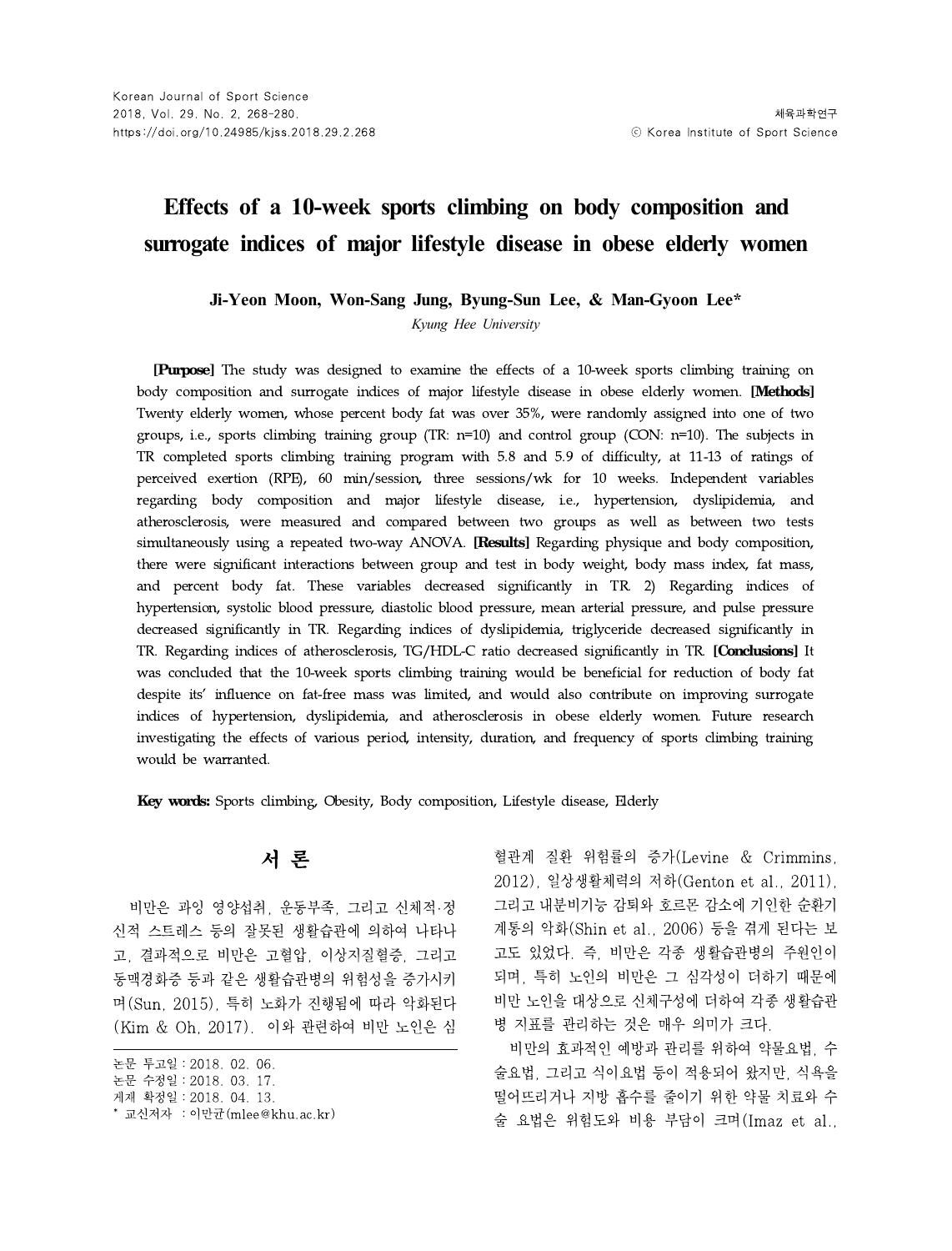2008; Colquitt et al., 2014), 식이요법은 장시간 지 속하기 어렵고 요요현상이 나타난다(Tate et al. 2007) 는 결정적인 단점을 내포하고 있어 운동요법이 가장 핵 심적인 방법으로 제안되어 왔다(Son et al. 2017). 실 제로 많은 선행연구에서 규칙적인 유산소운동과 저항성 운동이 비만의 해소에 매우 효과적이라고 보고된 바 있

다(Schwingshackl et al., 2014; Pesta et al., 2017). 이와 같은 배경 하에 미국대학스포츠의학회(American College of Sports Medicine: ACSM, 2017)는 비만 과 생활습관병을 갖고 있는 노인의 경우 일주일에 150 분 이상, 3~5일, 중강도 이상 운동을 해야 한다고 권고 하고 있다. 그러나 유산소운동의 단일 처치는 단조로운 동작의 반복적 시행으로 인하여 흥미가 떨어진다는 단점 을 갖고 있고(Liu & Latham, 2009), 저항성운동의 단일 처치는 부상위험, 그리고 고혈압에 부정적 영향을 줄 수 있다는 인식 등의 단점을 내포하고 있어(Seok, 2014) 이와 같은 단점을 보완할 수 있는 다른 유형의 운동이 요청된다. 이와 관련하여 누구나 쉽게 참여할 수 있고, 흥미성이 높으며, 유산소운동과 저항성운동의 특 성을 겸비한 복합운동 형태이자 상·하체를 고르게 단련 하는 전신운동인 스포츠 클라이밍이 대안이 될 수 있다 고 판단된다.

스포츠 클라이밍은 다양한 난이도의 루트(route)를 만들고, 주어진 시간 안에 일정한 규칙 하에서 추락하지 않고 자신만의 방법으로 루트를 완성하는 운동으로서 (Sheel et al., 2003), 스포츠 클라이밍의 종목으로는 리드, 볼더링, 그리고 속도가 있다(Korea Alpine Federation: KAF, 2016). 최근 현대인의 건강에 대 한 관심과 함께 스포츠를 통해 재미와 성취감을 얻고자 하는 요구로 인하여 스포츠 클라이밍이 대중 스포츠로서 급속히 활성화되고 있으며, 각 지방자치단체에서도 국민 들에게 스포츠 클라이밍의 보급을 적극적으로 앞장서고 있다(KAF, 2016). 이미 2009년부터 국내 스포츠 클 라이밍 동호인의 수가 20만 명에 이르렀고(Sung, 2009), 2020년 올림픽 정식 종목으로 채택될 만큼 스포츠 클라 이밍의 인기가 높아지면서 동호인의 수가 지속적으로 증 가되고 있다(KAF, 2016).

그 동안 많은 연구를 통하여 스포츠 클라이밍의 특성 과 생리학적 효과가 밝혀졌다. 스포츠 클라이밍은 체중 을 지탱할 힘만 있으면 누구나 참여할 수 있고, 운동부 하와 운동강도 조절이 용이하고 루트를 본인이 개발할 수도 있어 흥미성이 높으며, 상·하체를 고르게 단련하는 전신운동이다(Ryan, 2016). 스포츠 클라이밍은 근력, 심폐지구력, 유연성, 그리고 민첩성 등의 체력 향상에 도움이 되고, 운동 중 에너지 소비율이 높아 체지방의 감소에도 매우 효과적이라고 보고되었다(Aras & Akakan, 2016; Mitchell, 2016). 아울러 스포츠 클 라이밍은 노인의 균형감각, 근력, 유연성, 순발력, 그리 고 안정성을 향상시켜 낙상 예방에도 효과적이라고 보고 되었으며(Fleissner et al., 2010), 최근 미국의 질병 통제·예방센터에는 스포츠 클라이밍이 만성질환을 예방 하고 위험을 감소시키는 데에도 도움이 된다고 보고된 바 있다(Centers for Disease Control and Prevention, 2017).

이상에서 살펴본 바와 같이 비만은 노인의 생활습관 병 유병률을 증가시켜 건강을 위협하는 주원인이기 때문 에 운동을 통한 예방과 관리가 요구되지만, 유산소운동 과 저항성운동의 단일 처치는 많은 단점이 있다고 지적 되었다. 따라서 복합운동과 전신운동의 특성을 갖고 있 고, 흥미성이 높으며, 각종 생리적 효과가 입증된 스포 츠 클라이밍이 비만 노인의 건강상태를 개선하는데 효과 적인 운동 유형이 될 수 있다고 판단된다. 따라서 비만 노인 여성을 대상으로 스포츠 클라이밍의 신체구성 및 생활습관병 개선 효과를 검증하는 것이 매우 큰 의미가 있을 것으로 판단되지만, 그와 관련된 국내·외 연구가 매우 부족한 실정이다. 이 연구에서는 10주간의 스포츠 클라이밍이 비만 노인 여성의 신체구성과 생활습관병 지 표에 미치는 영향을 규명하고자 하였다.

# 연구방법

# 연구 대상자

이 연구의 대상자는 S시에 거주하는 65세 이상 비만 노인 여성 20명으로 운동 집단에 10명과 통제 집단에 10명을 무선할당(random assignment) 하였다. 효과 크기는 선행연구(Baláš et al., 2009; Jung & Lee, 2017; Marcos-Pardo et al., 2018)를 참고하여 0.35로 하였으며, 검정력 80%와 유의수준 .05로 설정 하여 G\*Power 3.1을 이용해서 최소 대상자 수를 산출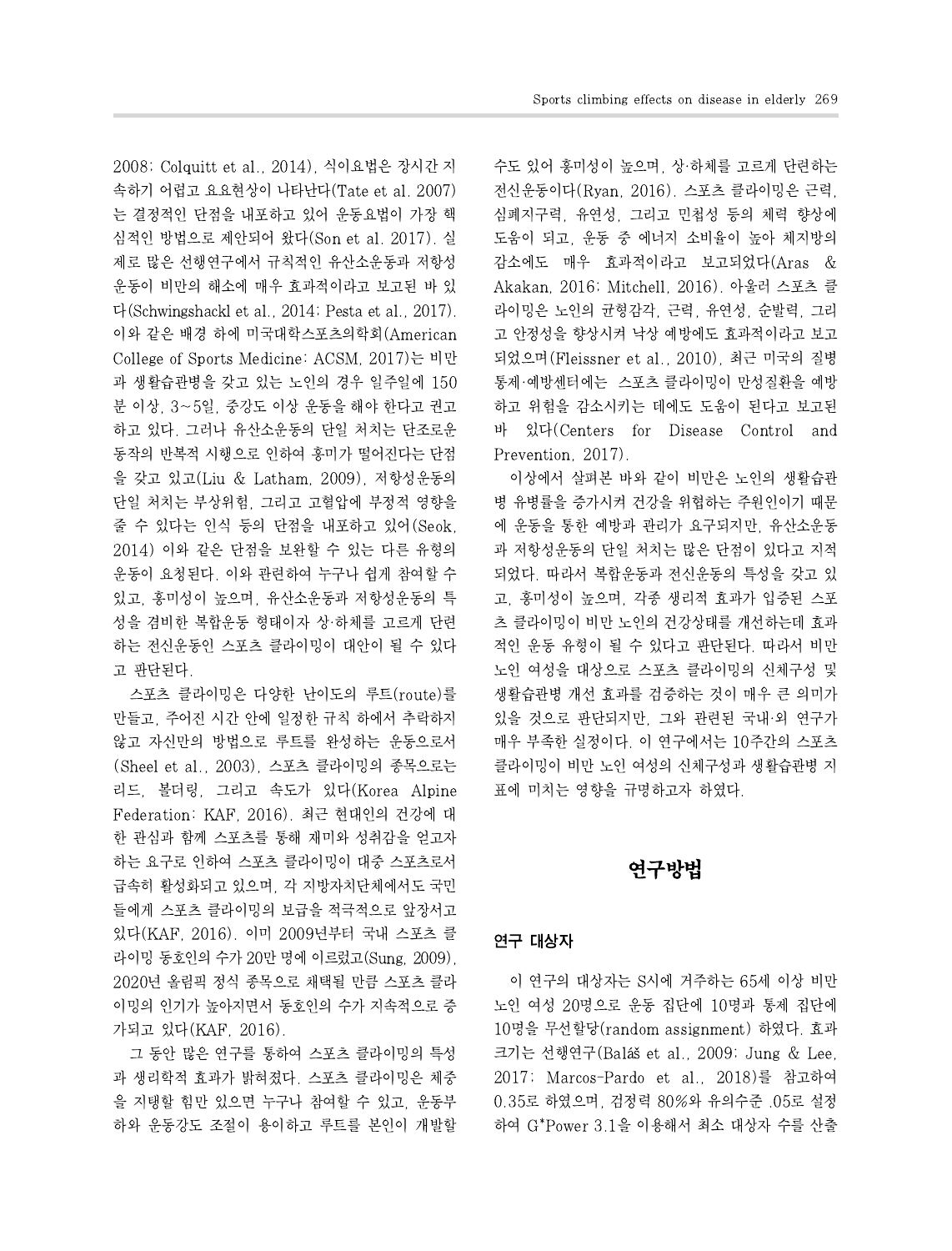한 결과 총 20명으로 산출되었다. 비만의 진단 기준은 체지방률이 35% 이상인 경우(Heyward & Gibson, 2014; Batsis et al., 2015)로 하였다. 연구 대상자에 서 제외시킨 기준은 1) 연구시작 6개월 이내에 규칙적 인 운동 프로그램에 참여한 자, 2) 연구 시작 1개월 이 내에 고혈압 약제 및 콜레스테롤 저하제의 용량의 변화 가 있거나, 5% 이상의 체중 변화가 있는 자, 그리고 3) 각종 질환으로 인하여 검사와 운동 처치에 참여할 수 없 는 자로 하였다.

연구 시작 전 모든 대상자에게 연구의 목적과 절차에 대하여 설명하였고, 이를 충분하게 이해하고 연구에 자 발적으로 참여하고자 하는 대상자로부터 검사 참여 동의 서(informed consent form)를 받은 후 실험에 참여하 도록 하였다. 연구 대상자의 신체적 특성은 <Table1> 에 제시된 바와 같다.

Table 1. Physical characteristics of participants (mean±SD)

| Groups<br>Variables | TR<br>$(n=10)$    | <b>CON</b><br>$(n=10)$ | p    |
|---------------------|-------------------|------------------------|------|
| Age(yrs)            | $71.60 \pm 3.03$  | 74.00±4.69             | .191 |
| Height(cm)          | $155.29 \pm 3.96$ | $152.42\pm3.00$        | .084 |
| Body weight(kg)     | $60.65 \pm 5.12$  | $60.68 \pm 5.04$       | .990 |
| $BMI(kg·m-2)$       | $25.15 \pm 2.21$  | $26.14 \pm 2.47$       | .357 |
| Fat-free mass(kg)   | $38.15 \pm 4.23$  | $37.67 \pm 2.88$       | .687 |
| Fat $mass(kg)$      | $22.50 \pm 2.96$  | $23.01 \pm 3.50$       | .729 |
| $\%BF(\%)$          | 37.06±3.92        | $37.77 \pm 3.83$       | .770 |

TR: sports climbing training group,

CON: control group, BMI: body mass index, %BF: percent body fat.

### 측정 항목과 방법

이 연구의 대상자가 12시간 이상 공복을 유지하고 어 떤 약물도 복용하지 않은 상태로 실험 당일 오전 8시에 D보건소에 도착하여 30분간 안정을 취하도록 한 후 검 사를 시작하였다. 이 연구에서는 병력조사를 제외한 모 든 검사는 10주간의 처치 전·후에 동일한 검사 자가 동 일한 방법으로 실시하였고, 생활습관병 지표는 Jung et al.(2017)의 연구를 참고하여 선정하였다. 구체적인 검 사항목과 방법은 다음과 같다.

#### 1) 체격과 신체구성

신장과 체중은 체격 측정계(BSM330, Biospace, 한 국)를 이용하여 각각 0.1 cm와 0.1 kg 단위로 계측하 였다. 각 2회 측정하여 평균값을 기록하였다. 체질량지 수(body mass index: BMI)는 체중(kg)을 신장의 제 곱(m<sup>2</sup>)으로 나누어 산출하였다.

신체구성과 관련된 변인으로 제지방량(kg), 체지방 량(kg), 그리고 체지방률(%)을 생체전기저항법에 의하 여 개발된 신체구성 측정기(Inbody 620, Biospace, 한국)를 이용하여 측정하였다.

#### 2) 고혈압 지표

대상자가 앉은 자세에서 청진기(stethoscope)와 수 은혈압계(Yamasu, 일본)를 이용하여 수축기혈압 (systolic blood pressure)과 이완기혈압(diastolic blood pressure)을 5분 간격으로 2회에 걸쳐 측정하였 으며, 그 평균값을 기록하였다. 평균동맥압(mean arterial pressure)과 맥압(pulse pressure)은 다음 의 식으로 산출하였다.

◆ 평균동맥압 = 이완기혈압 + (수축기혈압 - 이완 기혈압) · 3 $^{-1}$ 

◈ 맥압 = 수축기혈압 – 이완기혈압

# 3) 이상지질혈증 지표

상완 주정맥(antecubital vein)에서 1회용 주사기 를 이용하여 전문 간호사가 8 ml의 정맥혈을 채취하였 다. 채취한 혈액을 plain tube에 넣고 원심분리기를 이 용하여 3,000 rpm으로 10분간 원심분리한 후 혈청 (serum)을 추출하였으며, 이 추출된 샘플을 ㈜R분석실 에 의뢰하여 다음과 같이 분석하였다.

중성지방(triglyceride: TG), 총콜레스테롤(total cholesterol: TC), 그리고 고밀도 지단백 콜레스테롤 (high density lipoprotein cholesterol: HDL-C)은 AU680(Beckman coulter, 일본) 검사장비를 이용하 여 분석하였다. TG는 Beckman coulter의 TG시약을 사용하여 가수분해를 이용한 화학반응을 원리로 흡광도 를 읽어 농도를 산출하였다. HDL-C의 측정원리는 TC 와 같았고, Beckman coulter의 HDL-C시약을 사용 하였으며, 반응 중 수용성 염료의 침전제인 인텅스텐산 과 마그네슘 양이론의 작용을 이용하여 저밀도 지단백 콜레스테롤(low density lipoprotein cholesterol: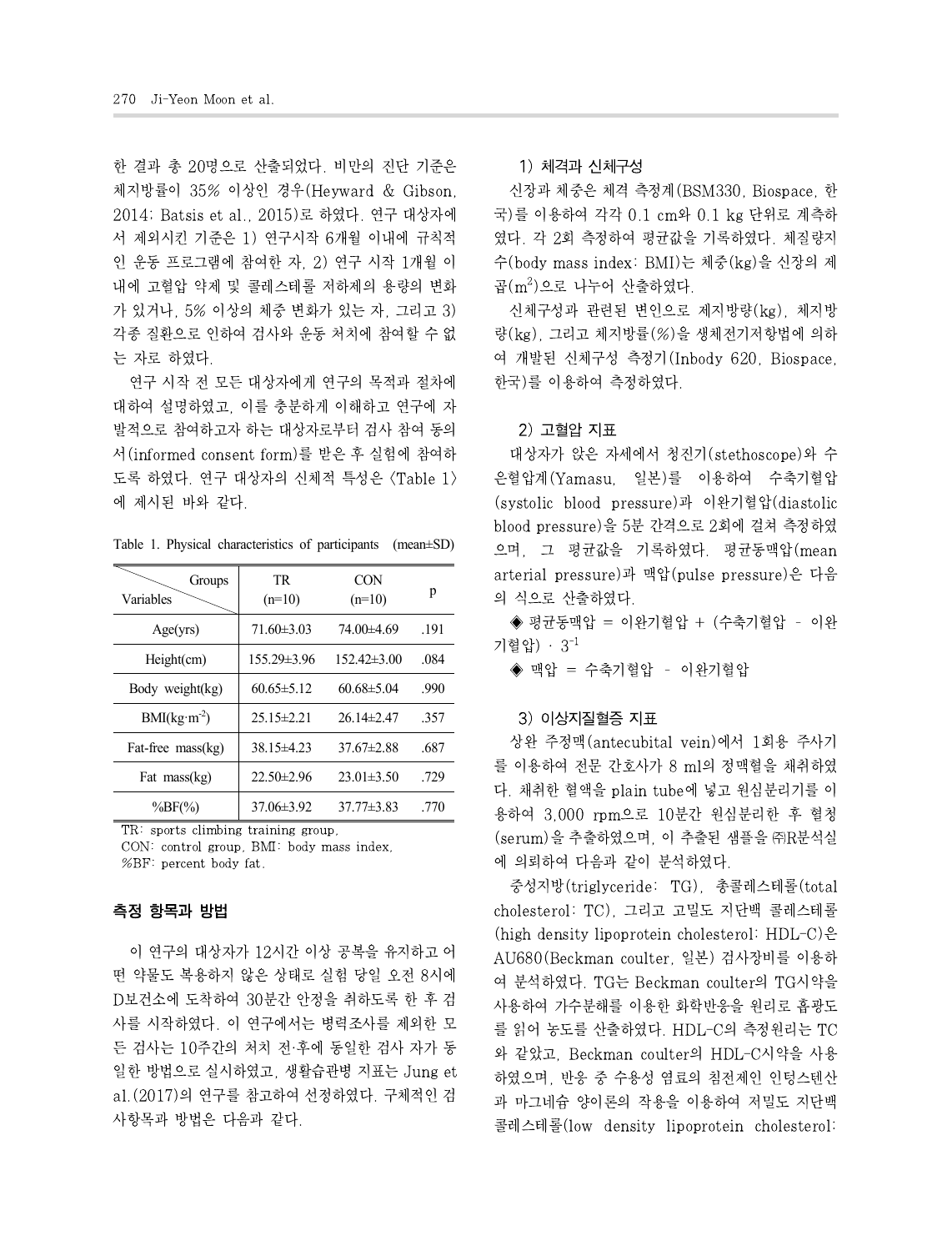LDL-C) 등을 침전시킨 후 HDL-C만 산출하였다. LDL-C는 다음의 추정식(Friedewald et al., 1972) 을 이용하여 산출하였다.

 $\textcircled{1}$  LDL-C = TC(mg·dl<sup>-1</sup>) - [HDL-C(mg·dl<sup>-1</sup>)  $\blacksquare$  $+ \text{TG}(mg \cdot d)^{-1} \cdot 5^{-1}$ 

#### 4) 동맥경화증 지표

동맥경화증 지표로서 혈중 지질 수치를 이용하여 TG/HDL-C 비율, TC/HDL-C 비율, 그리고 LDL-C/HDL-C 비율을 산출하였다(Colquhoun et al., 2004).

#### 처치 방법

운동 집단의 대상자는 10주간 스포츠 클라이밍 프로 그램에 참여하였다. 이 프로그램은 S시 소재 DP 클라이 밍센터에서 대한산악연맹의 공인 루트세터가 설계한 것 으로서, 대상자들의 난이도 설정을 위하여 스포츠 클리 이밍의 다양한 난이도와 루트의 수준을 평가하는 요세미 티 등급시스템(Yosemitie Declimal System:YDS) 을 이용하였다. YDS는 1~5급으로 나뉘어지며, 클라이 밍은 5급에 속한다. 본 연구의 클라이밍 난이도를 설정 하기 위하여 Justin(2015)의 연구를 참고하였다. 벽의 높이, 길이, 그리고 기울기가 각각 3 m, 7 m, 그리고 90°인 벽에서 1~2주는 5.8 난이도에서 13개 홀드로 기본동작 배우기, 3~6주는 5.8 난이도에서 13개 홀드 로 기본동작 익히기, 그리고 7~10주는 5.9 난이도에서 25개 홀드로 운동을 진행하였다(KAF, 2016). 모든 손 홀드의 모양은 저그홀드(주전자의 손잡이처럼 크고 쉽 게 잡히는 홀드)로 구성하였고, 대상에 따라서 추가 손 홀드도 고려하였으며, 발홀드는 따로 지정하지 않았다 (Sherk et al.,  $2010$ ) $\langle$ Fig. 1 $\rangle$ .

처음 등반할 때에는 대상자 스스로 편하게 느끼는 속 도로 등반하도록 하였고(Sibella et al., 2007), 다음 운동부터는 메트로놈을 이용하여 60 bpm의 속도로 4/4 박자에 설정된 소리에 맞춰 등반하도록 하여 운동 속도와 운동강도를 일정하게 유지하였다(Song et al., 2014). 1회 등반 완료 후 최대 5분의 휴식시간을 가졌 으나, 대상자가 많이 힘들어하면 휴식시간의 간격을 늘 린 반면, 대상자가 쉬워하면 운동량이나 운동강도를 증 가시켰다. 운동은 좌우 이동(왕복)을 5번 반복 수행하였



Fig. 1. Sports climbing training performed in the study

다(Lee et al., 2016). 운동강도는 중강도 운동인 운동 자각도(rating of perceived exertion: RPE)  $11~13$ 으로 진행하였다(Nick et al., 2006). 10주간, 회당 본운동 60분, 주 3회 운동하였으며, 회당 10분씩의 준 비운동과 정리운동을 실시하도록 하였으며(Baláš et al., 2009), 운동 집단 대상자의 처치에 대한 출석률은 95.75%였다. 운동자각도는 운동 시간 전반에 걸쳐 한 동작을 마칠 때 마다 수시로 확인하여 목표 강도 범위에 들어오는지 확인하였다.

통제 집단의 대상자는 동일한 처치 기간 동안 평소의 생활습관을 그대로 유지하도록 하였다. 처치 기간 중 주 기적으로 연락하여 평소의 신체활동습관, 식사습관, 그 리고 수면습관 등을 그대로 유지하도록 독려하였다.

#### 자료처리 방법

이 연구에서 얻은 모든 자료는 SPSS PC<sup>+</sup> for Windows(version 22.0) 통계 프로그램을 이용하여 분석하였다. 운동 집단과 통제 집단의 각 종속변인별로 기술통계량을 제시하기 위하여 평균(mean)과 표준편 차(standard deviation: SD)를 산출하였다. 10주간 의 처치가 각 종속변인에 미치는 영향을 규명하기 위하 여 검사 내 두 집단 간, 그리고 집단 내 두 검사 간 종속 변인의 평균 차이를 동시에 분석하기 위해 반복 이원변 량분석(repeated two-way ANOVA)을 실시하였으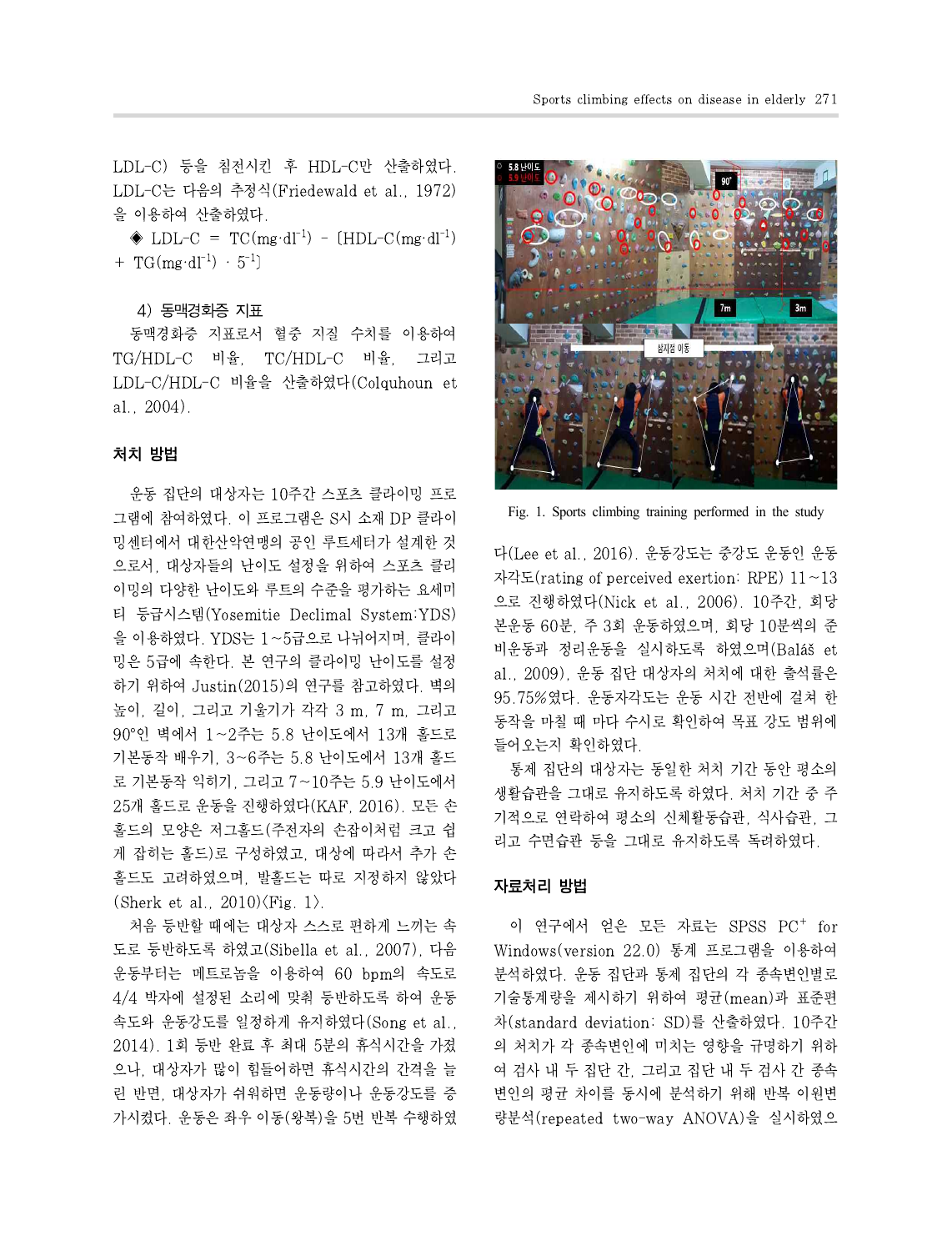며, 사전검사에 유의한 차이가 있는 경우 공변량분석을 실시하였다. 모든 통계분석의 유의수준(α)을 .05로 설 정하였다.

# 연구결과

# 체격과 신체구성

10주간의 처치에 따라 두 집단에서 나타난 체격과 신

Table 2. Changes in physique and body composition

체구성의 변화는 <Table 2>에 제시된 바와 같다. 체중 (p<.05), BMI(p<.05), 체지방량(p<.01), 그리고 체 지방률(p<.01)에서 집단과 검사의 상호작용이 유의하 게 나타났다. 체중, BMI, 체지방량, 그리고 체지방률이 운동 집단에서 유의하게 감소되었다. 제지방량은 두 집 단 모두에서 유의한 변화가 나타나지 않았다.

## 생활습관병 지표

10주간의 처치에 따라 운동 집단과 통제 집단에서 나 타난 고혈압 지표의 변화는 <Table3>에 제시된 바와

| Variables        | Groups     | Pre-test         | Post-test        | $\Delta\%$ | ANOVA $p(n^2)$ values                                            |
|------------------|------------|------------------|------------------|------------|------------------------------------------------------------------|
| Body weight      | TR         | $60.65 \pm 5.12$ | $59.59 \pm 5.00$ | $-1.75$    | $.707$ $(.008)$<br>Group                                         |
| (kg)             | <b>CON</b> | $60.68 \pm 5.04$ | $61.23\pm4.55$   | 0.91       | $.426$ $(.036)$<br>Test<br>Group×Test<br>.019<br>(.269)          |
| Body mass index  | TR         | $25.15 \pm 2.21$ | $24.78 \pm 2.20$ | $-1.47$    | $.219$ $(.083)$<br>Group                                         |
| $(kg·m-2)$       | <b>CON</b> | $26.14 \pm 2.47$ | $26.37 \pm 2.25$ | 0.88       | $.596$ $(.016)$<br>Test<br>$.033$ $(.229)$<br>$Group\times Test$ |
| Fat-free mass    | <b>TR</b>  | $38.15 \pm 4.23$ | $38.26\pm4.10$   | 0.29       | $.641$ $(.012)$<br>Group                                         |
| (kg)             | <b>CON</b> | $37.67 \pm 2.88$ | $37.20 \pm 3.24$ | $-1.25$    | .354(.048)<br>Test<br>$.142$ $(.116)$<br>$Group\times Test$      |
| Fat mass         | TR         | $22.50 \pm 2.96$ | $21.33 \pm 2.95$ | $-5.20$    | $.241$ $(.075)$<br>Group                                         |
| (kg)             | <b>CON</b> | $23.01 \pm 3.50$ | $24.03 \pm 2.66$ | 4.43       | $.804$ $(.004)$<br>Test<br>$.002$ $(.429)$<br>$Group\times Test$ |
| Percent body fat | TR         | $37.06 \pm 3.92$ | $35.98\pm3.86$   | $-2.91$    | $.231$ $(.079)$<br>Group                                         |
| $\binom{0}{0}$   | <b>CON</b> | $37.77 \pm 3.83$ | $39.22 \pm 2.98$ | 3.84       | $.650$ $(.012)$<br>Test<br>$.006$ $(.356)$<br>$Group\times Test$ |

TR: sports climbing training group, CON: control group,  $^*p\sqrt{0.05}$ ;  $^*p\sqrt{0.01}$ : significant main effect and/or interaction.

|  |  |  |  |  |  | Table 3. Changes in indices of hypertension | (mean $\pm$ SD) |  |
|--|--|--|--|--|--|---------------------------------------------|-----------------|--|
|--|--|--|--|--|--|---------------------------------------------|-----------------|--|

| Variables                          | Groups     | Pre-test          | Post-test         | $\Delta\%$ | ANOVA $p(n^2)$ values                                                   |
|------------------------------------|------------|-------------------|-------------------|------------|-------------------------------------------------------------------------|
| Systolic blood pressure<br>(mmHg)  | TR         | 139.20±5.83       | $126.20\pm4.16$   | $-9.34$    | $.033$ $(.230)$<br>Group<br>***                                         |
|                                    | <b>CON</b> | 136.60±6.19       | $139.60 \pm 5.80$ | 2.20       | $.000$ $(.658)$<br>Test<br>***<br>$.000$ $(.831)$<br>$Group\times Test$ |
| Diastolic blood pressure<br>(mmHg) | <b>TR</b>  | $82.50 \pm 0.00$  | $80.03 \pm 1.54$  | $-2.99$    | **<br>$.010$ $(.420)$<br>Group<br>***                                   |
|                                    | <b>CON</b> | $82.50 \pm 0.00$  | $81.41 \pm 1.59$  | $-1.32$    | $.000$ $(.522)$<br>Test<br>***<br>$.000$ $(.635)$<br>Group×Test         |
| Mean arterial pressure<br>(mmHg)   | TR         | $100.97 \pm 0.00$ | $95.13 \pm 1.87$  | $-5.78$    | **<br>$.001$ $(.557)$<br>Group<br>**                                    |
|                                    | <b>CON</b> | $100.97\pm0.00$   | $101.19 \pm 1.21$ | 0.22       | (.477)<br>.001<br>Test<br>***<br>$.000$ $(.767)$<br>Group×Test          |
| Pulse pressure<br>(mmHg)           | TR         | $54.40\pm5.80$    | $46.60 \pm 5.50$  | $-14.34$   | $*$<br>.027<br>(.245)<br>Group                                          |
|                                    | <b>CON</b> | $56.40\pm8.15$    | $57.80 \pm 8.02$  | 2.48       | .048 (.200)<br><b>Test</b><br>Group×Test<br>.007<br>(.340)              |

TR: sports climbing training group, CON: control group,

 $p(.05; **p(.01; **p(.001: significant main effect and/or interaction.$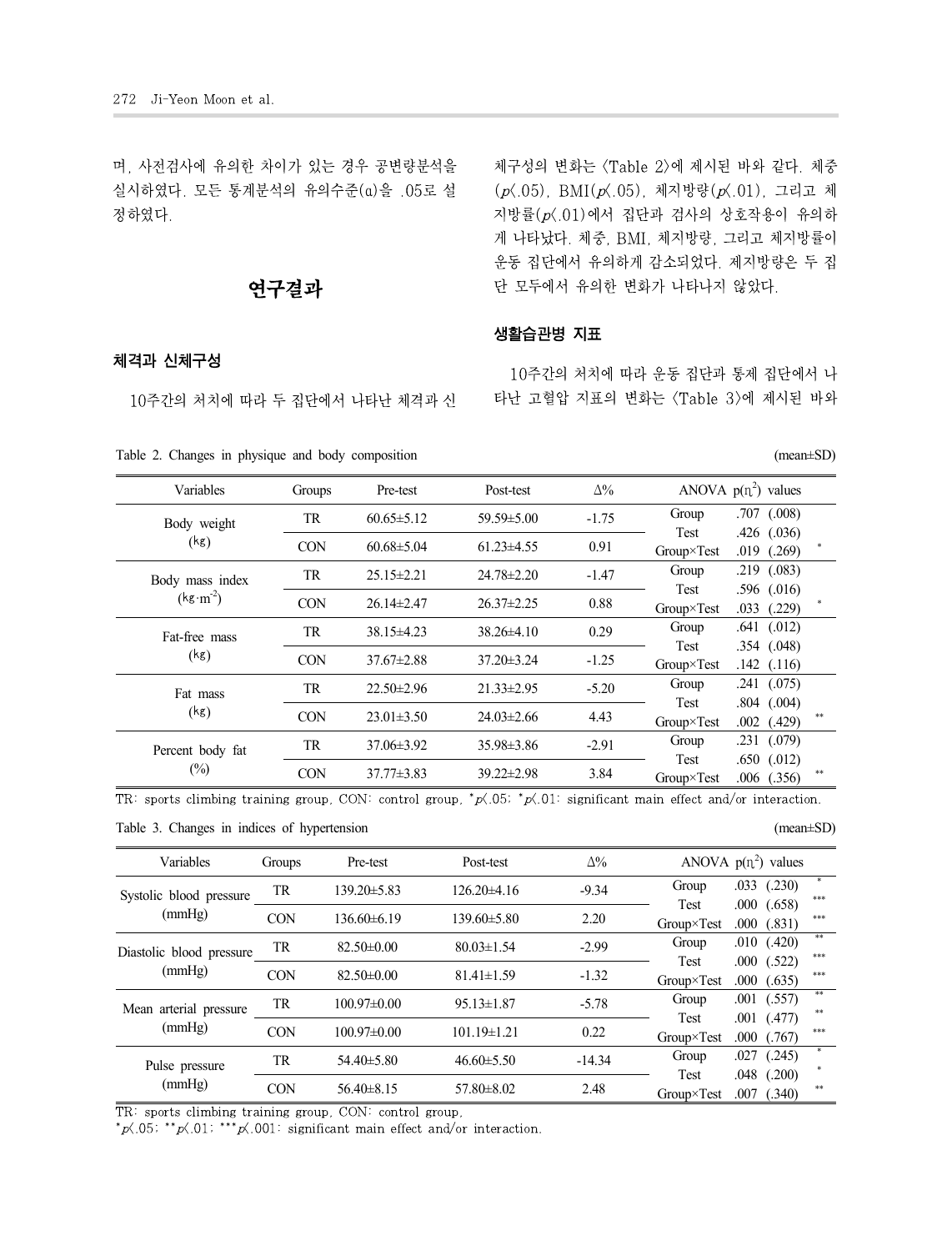같다. 수축기혈압(p<.001), 이완기혈압(p<.001), 평균 동맥압(p<.001), 그리고 맥압(p<.01)에서 집단과 검사 의 상호작용이 유의하게 나타났다. 수축기혈압, 이완기 혈압, 평균동맥압, 그리고 맥압이 운동 집단에서 유의하 게 감소되었다.

10주간의 처치에 따라 운동 집단과 통제 집단에서 나 타난 이상지질혈증 지표의 변화는 <Table 4>에 제시된 바와 같다. TG에서 집단과 검사의 상호작용이 유의하게 나타났으며, 운동 집단의 TG(p<.001)가 유의하게 감소 되었다. TC, HDL-C, 그리고 LDL-C는 두 집단 모두 에서 유의한 변화가 나타나지 않았다.

10주간의 처치에 따라 운동 집단과 통제 집단에서 나 타난 동맥경화증 지표의 변화는 <Table 5>에 제시된 바 와 같다. TG/HDL-C 비율에서 집단과 검사의 상호작 용이 유의하게 나타났으며, 운동 집단의 TG/HDL-C

Table 4. Changes in indices of dyslinidemia

비율(p<.001)이 유의하게 감소되었다. 다른 두 변인은 두 집단 모두에서 유의한 변화가 나타나지 않았다.

# 논 의

## 신체구성의 변화

이 연구에서 10주간 스포츠 클라이밍을 실시하여 체 격과 신체구성의 변화를 살펴본 결과 운동 집단에서 체 중, BMI, 체지방량, 그리고 체지방률이 유의하게 감소 되었다. 스포츠 클라이밍과 관련된 선행연구를 살펴보 면, Choi(2016)는 여자 대학생을 대상으로 12주간, 주 3회, 일일 60분, 5.9의 난이도로 스포츠 클라이밍을 실

| $mean \pm SI$ | ור |
|---------------|----|
|               |    |

| $\ldots$ changes in merces of $\alpha$ systemation |            |                   |                   |            |                       |      | $\cdots$ |  |
|----------------------------------------------------|------------|-------------------|-------------------|------------|-----------------------|------|----------|--|
| Variables                                          | Groups     | Pre-test          | Post-test         | $\Delta\%$ | ANOVA $p(n^2)$ values |      |          |  |
|                                                    | TR         | 147.00±47.59      | 122.40±45.75      | $-16.73$   | Group                 | .558 | (.019)   |  |
| Triglyceride                                       |            |                   |                   |            | Test                  | .024 | (.253)   |  |
| $(mg \cdot dl^{-1})$                               | <b>CON</b> | $146.70\pm 65.67$ | $152.00\pm 60.85$ | 3.61       | Group×Test            | .001 | (.449)   |  |
| Total cholesterol<br>$(mg \cdot dl^{-1})$          | TR         | $195.50\pm40.25$  | $186.10\pm39.55$  | $-4.81$    | Group                 | .465 | (.030)   |  |
|                                                    |            |                   |                   |            | Test                  | .069 | (.172)   |  |
|                                                    | <b>CON</b> | $179.60\pm34.28$  | 176.70±39.87      | $-1.61$    | Group×Test            | .321 | (.055)   |  |
| $HDL-C$<br>$(mg \cdot dl^{-1})$                    | TR         | $50.30\pm 6.09$   | $52.90 \pm 7.61$  | 5.17       | Group                 | .090 | (.151)   |  |
|                                                    |            |                   |                   |            | Test                  | .368 | (.045)   |  |
|                                                    | <b>CON</b> | $57.80\pm9.19$    | 58.00±10.68       | 0.35       | Group×Test            | .439 | (.034)   |  |
| LDL-C<br>$(mg \cdot dl^{-1})$                      | <b>TR</b>  | 115.74±39.24      | $108.72\pm41.32$  | $-6.07$    | Group                 | .236 | (.077)   |  |
|                                                    |            |                   |                   |            | Test                  | .072 | (.169)   |  |
|                                                    | <b>CON</b> | $93.50 \pm 35.96$ | $88.24 \pm 41.76$ | $-5.63$    | Group×Test            | .787 | (.004)   |  |

HDL-C: high density lipoprotein cholesterol, LDL-C: low density lipoprotein cholesterol, TR: sports climbing training group, CON: control group,  $*\rho(.05; **p(.01:$  significant main effect and/or interaction.

|  |  |  |  | Table 5. Changes in indices of atherosclerosis | $(mean \pm SD)$ |  |
|--|--|--|--|------------------------------------------------|-----------------|--|
|--|--|--|--|------------------------------------------------|-----------------|--|

| Variables         | Groups     | Pre-test        | Post-test       | $\Delta\%$ | ANOVA $p(n^2)$ values                                            |
|-------------------|------------|-----------------|-----------------|------------|------------------------------------------------------------------|
|                   | TR         | $2.95 \pm 1.02$ | $2.35\pm0.94$   | $-20.32$   | $.849$ $(.008)$<br>Group                                         |
| TG/HDL-C ratio    | <b>CON</b> | $2.71 \pm 1.60$ | $2.83 \pm 1.72$ | 4.34       | $.017$ $(.277)$<br>Test<br>**<br>Group×Test<br>.001<br>(.460)    |
| TC/HDL-C ratio    | TR         | $3.92 \pm 0.83$ | $3.58 \pm 0.90$ | $-8.51$    | $.259$ $(.087)$<br>Group                                         |
|                   | <b>CON</b> | $3.23 \pm 1.06$ | $3.21 \pm 1.31$ | $-0.42$    | .111(.135)<br>Test<br>Group×Test<br>.140(.117)                   |
| LDL-C/HDL-C ratio | TR         | $2.32 \pm 0.82$ | $2.11 \pm 0.90$ | $-9.06$    | (.096)<br>.197<br>Group                                          |
|                   | <b>CON</b> | 1.70±0.89       | $1.65 \pm 1.10$ | $-3.18$    | $.158$ $(.108)$<br>Test<br>$.394$ $(.041)$<br>$Group\times Test$ |

TG: triglyceride, TC: total cholesterol, TR: sports climbing training group, CON: control group,  $p(.05; **p(.01: significant main effect and/or interaction.$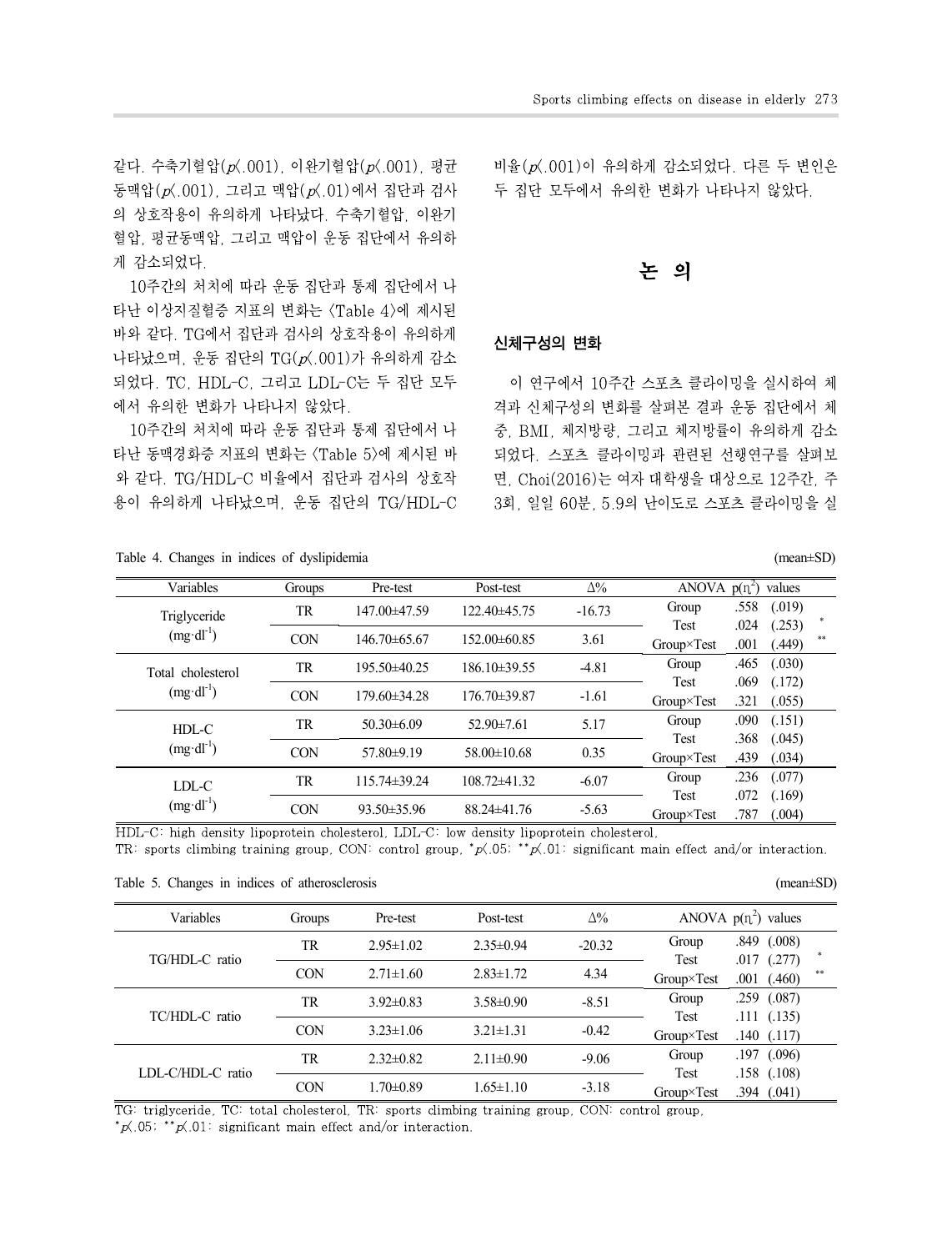시한 결과 체지방률이 유의하게 감소되었다고 보고하였 고, Aras & Akakan(2016)은 성인을 대상으로 8주 간, 주 3회, 일일 60분, 최대심박수(maximal heart rate: HRmax)의 70% 강도로 스포츠 클라이밍을 실 시한 결과 체지방량과 체지방률이 유의하게 감소되었다 고 보고하여 이 연구의 결과와 일치하였다. 이 연구의 대상자는 비만 노인 여성으로서 운동의 절대강도가 매우 높지는 않았을 것으로 추정되지만, 10주간, 주 3회, 일 일 60분 5.8과 5.9 난이도로 트레이닝을 진행했기 때문 에 운동강도와 운동량이 신체구성의 유의한 개선을 유도 하는데 충분했을 것이며, 그 결과 체중, BMI, 체지방 량, 그리고 체지방률이 유의하게 감소되었다고 사료된 다. 특히, 동일한 기간 동안 특별한 처치를 하지 않은 통 제 집단에서 체중과 체지방량이 통계적으로 유의하지는 않지만 다소 증가된 것을 감안할 때 운동 집단에서 나타 난 감소는 매우 의미가 크다고 판단된다. 향후 관련 연 구에서는 처치 기간 동안 식이 통제를 보다 세심하게 할 필요가 있다고 판단된다.

신체구성의 악화는 단순히 외관상의 문제가 아니고, 체력의 약화로 이어지고 각종 질병을 일으키는 원인이 되기 때문에 체지방량을 감소하고 근육량을 증가시키는 것은 중요한 문제이다(Lee, 2012). 신체구성의 개선은 유산소운동 또는 저항성운동의 단일 처치보다는 복합 처 치를 통하여 더욱 효과적으로 이루어지는 것으로 보고되 었다(Irving et al., 2015). 유산소운동은 근육 산화능 력의 증가, 지질대사의 촉진, 그리고 에너지 변환능력의 향상에 긍정적 영향을 주어 신체구성에 긍정적인 영향을 주고(Oh et al., 2013), 저항성운동은 운동단위 동원 의 증가로 인한 근력의 향상, 근섬유 증대와 근원섬유 증가로 인한 근비대, 그리고 대사성 효율의 향상을 통하 여 신체구성에 긍정적인 영향을 주며(ACSM, 2017), 복합운동을 실시하는 경우 이와 같은 유산소운동의 효과 와 저항성운동의 효과가 상승 작용을 일으켜 신체구성 개선 효과가 더욱 커지는 것으로 알려져 있다(Irving et al., 2015).

스포츠 클라이밍은 지속적이고 간헐적인 등척성 근육 수축이 필요한 운동으로서 유산소운동의 특성을 갖고 있 는 동시에, 체중 이동을 위하여 버티는 동작 중 저항성 운동이 이루어진다(Sheel, 2004). 이와 같이 스포츠 클라이밍은 한 가지 운동을 통해 심폐기능과 근력의 향 상을 동시에 도모할 수 있는 우수한 복합운동의 성격을 내포하고 있다(Kristina, 2015). 스포츠 클라이밍이 복합운동의 특성을 갖고 있기 때문에 신체구성의 개선에 더욱 효과적이라는 선행연구(Lee et al., 2013)를 통 하여 이 연구에서 나타난 스포츠 클라이밍을 통한 체지 방의 유의한 감소 이유를 일부 해석할 수 있다.

한편, 이 연구에서 10주간의 스포츠 클라이밍을 통하 여 제지방량의 유의한 증가가 나타나지 않았다. 남자 스 포츠 클라이머는 '체중의 이동'이라는 루트를 등반하는데 필요한 물리적인 요구 때문에 일반적인 저항성운동을 하 는 남자보다 적은 근육량에도 불구하고 상대적으로 강한 악력과 상체 체력,그리고 낮은 체지방률의 특성을 보인 다(Macias et al., 2015). 또한 이들은 높은 등척성 근 지구력을 가졌으며, 상체의 강한 유산소성 능력을 가지 고 있다(Justin, 2015). 이와 같이 스포츠 클라이밍은 근비대가 두드러지게 나타나는 운동이 아니지만, 지속적 인 등반을 통하여 성장호르몬과 테스토스테론이 유의하 게 증가되며 상·하체의 근력이 유의하게 향상되는 것으 로 보고되었다(Macias et al., 2015).

이상의 결과를 종합하여 보면, 이 연구에서 진행한 10주간의 스포츠 클라이밍 처치를 통해 제지방량의 유 의한 변화는 없었지만 체중, BMI, 체지방량, 그리고 체 지방률이 유의하게 감소되어 비만 노인 여성의 신체구성 개선에 효과적이었던 것으로 나타났다.

#### 생활습관병 지표의 변화

#### 1) 고혈압 지표

이 연구에서 10주간 실시한 스포츠 클라이밍을 통하 여 수축기혈압, 이완기혈압, 평균동맥압, 그리고 맥압이 유의하게 감소되었다. 관련 선행연구를 살펴보면, Badrov et al.(2013)은 51~74세의 고혈압 환자를 대상으로 10주간, 주 3회, 최대자발적등척성수축 (maximum voluntary isomeric contraction: MVIC)의 30%로 양 손을 각각 2분씩 4회, 1분 휴식의 방법으로 핸드 그립 동력계를 이용하여 악력운동을 실시 한 결과 안정 시 수축기혈압이 유의하게 감소되었다고 보고하여 이 연구의 결과와 일치하였다. Carlson et al.(2016)은 36~65세의 고혈압 환자를 대상으로 8주 간, 주 3회, MVIC의 30%로 양 손을 각각 2분씩 4회 악력운동을 실시한 결과 안정 시 수축기혈압이 유의하게 감소되었다고 보고하였고, Taylor et al.(2003)은 노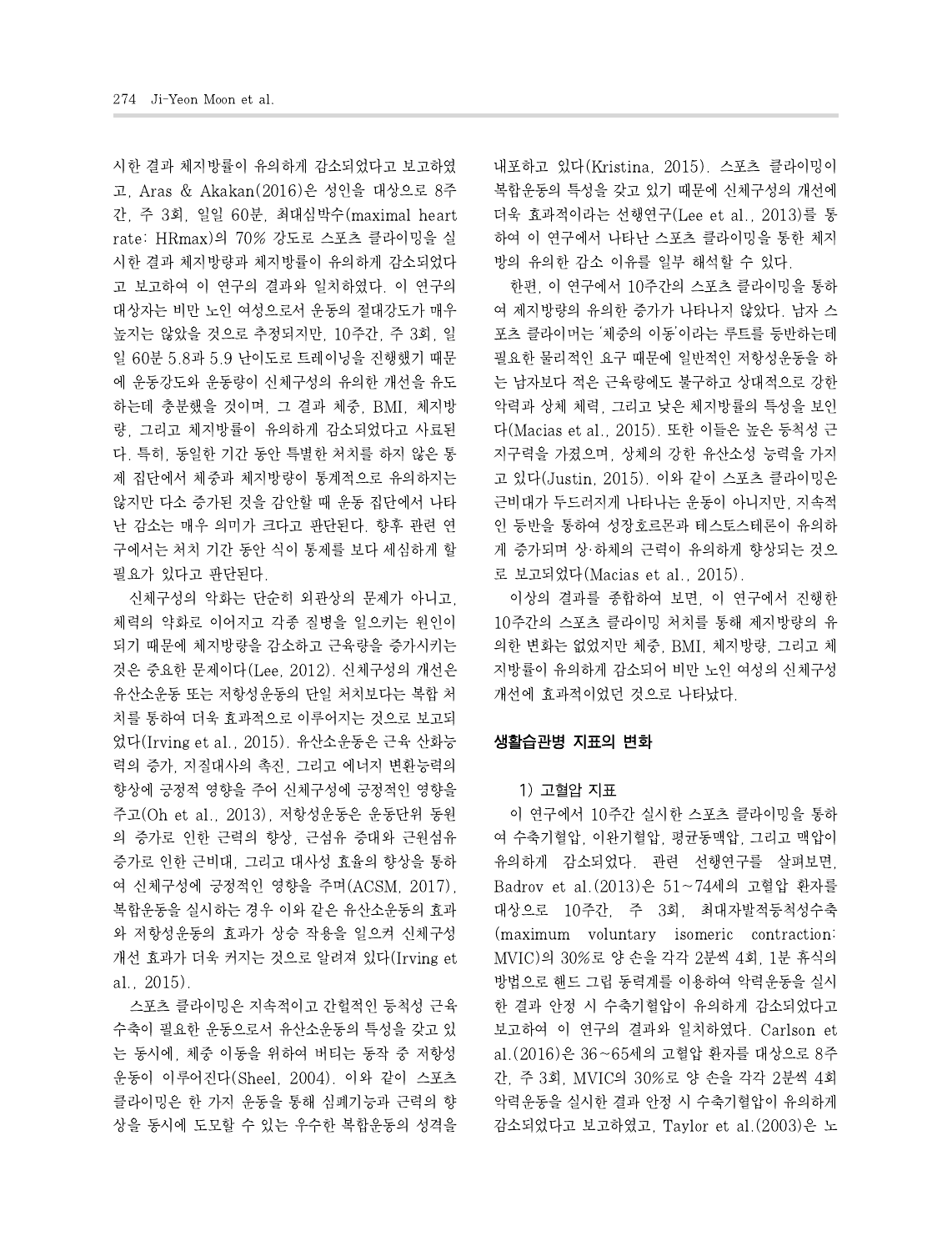인 고혈압 환자를 대상으로 10주간, 주 3회, MVIC의 30%로 양 손을 각각 2분씩 4회 진행한 결과 수축기혈 압과 평균동맥압이 유의하게 감소되었다고 보고하여 이 연구의 결과와 일치하였다. Ko et al.(2017)은 고혈압 당뇨병 환자를 대상으로 8주간, 주 2회, 일일 60분 스텝 박스와 탄력밴드를 이용하여 복합운동을 실시한 연구에 서 혈압이 유의하게 감소되었다고 보고하였다. Lee (2012)는 노인 여성을 대상으로 12주간, 주 3회, 일일 45분 스텝박스와 근력 순환운동을 진행한 결과 혈압이 유의하게 감소되었다고 보고하여 이 연구의 결과와 일치 하였다.

이 연구에서는 10주간, 주 3회, 일일 60분 스포츠 클 라이밍을 진행하였다. 스포츠 클라이밍은 짧고 반복적인 등척성 수축의 연속적인 동작이고, 자신의 체중을 저항 으로 하여 운동하는 동안 최소 5분의 등반시간이 소요되 며, 이 연구에서 이를 5번 반복 시행하였다. 이와 같은 운동의 양은 관련 선행연구에서 적용하였던 MVIC의 30%로 2분씩 4회 진행했던 운동량보다는 많았을 것으 로 판단된다. 따라서 이 연구에서 적용한 운동의 강도와 운동량이 수축기혈압, 이완기혈압, 평균동맥압, 그리고 맥압을 유의하게 감소시키기에 충분했다고 판단된다.

또한 일부 선행연구에서 저항성운동이 골격근의 기능 을 향상시켜 혈압을 감소시킨다는 가능성이 제기되면서 저항성운동과 복합운동의 혈압 강하 효과에 대한 연구가 수행되어 왔다(Kwak et al., 2015). 특히, 저항성운동 중에서 등척성운동은 고혈압 환자의 안정 시 혈압을 낮 추는데 효과적인 것으로 나타났으며(Taylor et al., 2003), 이 혈압 감소의 기전은 근육에 대한 교감신경계 활동의 변화 없이 말초 혈관의 적응으로 노르에피네프린 에 대한 혈관 민감도가 감소되는 것으로 해석된다(Ray & Carrasco, 2000). 규칙적인 등척성 악력운동은 혈 압을 현저하게 감소시키는 것으로 보고되었다(Farah et al., 2017). 이에 스포츠 클라이밍은 근육 내의 혈관 계와 신경계의 적응과 자극을 만드는 반복적인 등척성 수축과 유산소운동의 특성을 내포하고 있어(Choi, 2012) 선행연구와 같이 교감신경계 활동의 억제로 인하 여 노르에피네프린 수준을 낮춰주고 혈관수축 물질의 분 비 감소와 혈관확장 물질 분비 증가로 수축기혈압이 감 소된 것으로 판단된다. 일반적으로 유산소운동은 혈중 도파민과 혈장 노르에피네프린의 분비 억제와 흡수를 증 가시켜 말초혈관의 저항을 줄이고 혈압을 감소시킨다고 알려져 있으며(Kwak et al., 2015), 동정맥의 혈류를 증가시켜 심장환류가 원활해지면서 혈압을 낮추는 것으 로 알려져 있다(Kim & Cho, 2007). 숙련된 스포츠 클라이머의 경우 전완에서 혈관확장 기능이 향상되어 우 수한 말초 혈관 특징을 보였다는 Mermier et al. (2000)의 연구결과는 이 연구에서 스포츠 클라이밍을 통하여 혈압이 감소된 기전을 해석하는데 도움이 될 것 이다.

이상의 내용을 정리해 보면, 10주간 실시한 스포츠 클라이밍을 통하여 비만 노인 여성의 혈압이 감소되었으 며, 이는 스포츠 클라이밍 중 지속적으로 이루어진 등척 성 수축운동과 유산소운동의 복합적인 영향(Mitchell, 2016; Ryan, 2016)에 의하여 나타난 것으로 해석된 다. 스포츠 클라이밍 관련 연구가 부족한 실정에서 향후 에는 스포츠 클라이밍의 혈압 강하 효과를 보다 명확하 고 폭넓게 분석하기 위하여 다양한 피검자를 대상으로 하여 다양한 운동강도, 운동량, 그리고 운동기간을 적용 한 후속 연구가 요청된다.

#### 2) 이상지질혈증 지표

이상지질혈증을 예방 또는 개선하기 위하여 ACSM (2017)은 비치료적 방법으로 유산소운동과 저항성운동 의 복합운동을 권장하고 있다. 이 연구에서는 10주간 복 합운동 형태의 스포츠 클라이밍을 실시한 결과 TG가 유 의하게 감소되었다. 관련 선행연구를 살펴보면, Lee et al.(2010)은 제2형 당뇨병 노인 여성을 대상으로 12주 와 24주간, 주 3회, 일일 60분 필라테스 매트 운동을 실 시한 결과 기간과 관계없이 TG가 유의하게 감소하였다 고 보고하였으며, Kim & Kim(2012)은 근위축 비만 노인 여성을 대상으로 12주간, 주 3회, 일일 60분 필라 테스 매트 운동을 실시한 결과 TG가 유의하게 감소되었 다고 보고하여 이 연구와 일치하였다. Lee et al. (2015)은 비만 노인 여성을 대상으로 12주간, 주 3회, 일일 60분 집단별로 유산소운동, 저항성운동, 그리고 복합운동을 각각 실시한 결과 운동의 종류와 관계없이 TG가 유의하게 감소되었다고 보고하여 이 연구와 일치 하였다. 이 연구에서는 10주간으로 비록 운동기간이 선 행연구보다는 짧으나 전반적인 운동강도와 운동량으로 보면 선행연구와 비슷하거나 그 이상일 것으로 사료되 며, 그 결과 TG가 유의하게 감소된 것으로 판단된다. 스포츠 클라이밍을 통하여 TG가 유의하게 감소된 기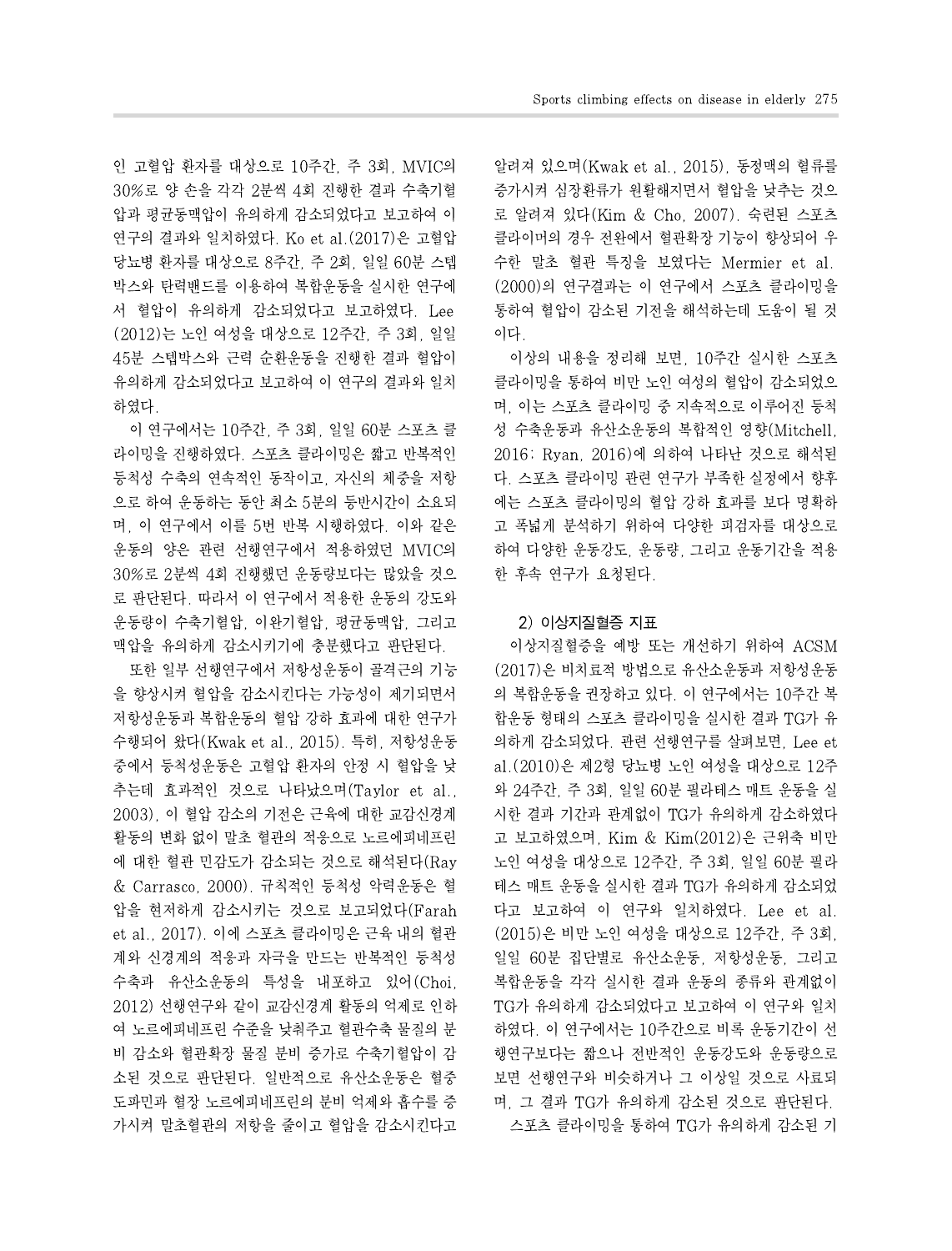전은 복합운동의 일종인 스포츠 클라이밍의 특성으로 인 하여 TG의 빠른 흡수와 에너지원으로의 사용, 근육 내 지단백질지방 분해효소의 합성과 분비의 증가, 그리고 근육 내 산화효소 활성화에 따른 대사 효율의 향상이 나 타난 것으로 해석된다(Cornette, 2008). 또한 이 연구 에서 적용된 스포츠 클라이밍은 전신의 근육을 모두 사 용하는 동작으로 구성되어 있으며, 노인 여성에게 적지 않은 운동량을 제공하였기 때문에 운동 중 체지방 이용 을 촉진시켰을 것이라고 사료된다. 10주간 실시한 스포 츠 클라이밍을 통하여 비만 노인 여성의 TG가 유의하게 감소되고 다른 지질이 개선되는 경향을 보인 것은 스포 츠 클라이밍이 유산소운동과 저항성운동의 특성을 복합 적으로 내포하고 있어(Mitchell, 2016; Ryan, 2016) 더 효과적으로 나타난 것이라고 해석된다.

한편, 이 연구에서 10주간, 주 3회, 일일 60분, 5.8과 5.9 난이도로 스포츠 클라이밍을 실시한 결과 TC, LDL-C, 그리고 HDL-C의 유의한 변화가 나타나지 않 았다. 이와 관련하여 대사증후군 중년 여성을 대상으로 12주간, 주 5회, 일일 50분 저항성운동을 실시한 Kim & Lee(2017)는 운동기간이 HDL-C에 영향을 준다고 주장하였고, Choi(2012)는 24주간의 필라테스 처치 연 구를 통하여 역시 운동기간의 차이가 HDL-C에 유의한 영향을 준다고 주장하였다. 이에 더하여 Paoli et al.(2013)은 TC, LDL-C, 그리고 HDL-C가 운동량이 많고 운동기간이 길 때 효과적으로 감소된다고 보고하였 다. 따라서 이 연구에서는 10주간의 트레이닝을 실시하 였기 때문에 TC, LDL-C, 그리고 HDL-C의 유의한 감 소가 나타나지 않았던 것으로 해석할 수 있다. 또한 이 연구에서 TC, LDL-C, 그리고 HDL-C의 유의한 감소 가 나타나지 않은 것은 이 세 수치 모두 사전검사 시 정상 범위 내에 있어 변화의 여지가 적었기 때문으로 해석된 다. 향후 혈중 지질 농도가 높은 피검자를 대상으로 하여 보다 장기간의 처치를 적용한 후속 연구가 요청된다.

#### 3) 동맥경화증 지표

이 연구에서 10주간의 스포츠 클라이밍 처치를 통하 여 TG/HDL-C 비율에서 유의한 감소가 나타났다. Kim(2013)은 비만 노인 여성을 대상으로 12주간, 주 3회, 일일 60분 물병운동과 필라테스 매트 운동의 복합 운동을 실시한 결과 TG/HDL-C 비율이 유의하게 감소 되었다고 보고하였다. Kim & Kim(2015)은 대사증후 군 노인 여성을 대상으로 12주간, 주 3회, 일일 90분, 예비심박수(heart rate reserve: HRR)의 60~85% 로 수중운동을 실시한 결과 TG/HDL-C 비율이 유의하 게 감소되었다고 보고하여 이 연구와 일치하였다. Jung(2009)은 비만 중년 여성을 대상으로 12주간, 주 4~5회, 일일 50분, 유산소운동과 순환운동 집단으로 나누어 운동을 실시한 결과 집단에 관계없이 TG/HDL-C 비율이 유의하게 감소되었다고 보고하여 이 연구와 일치하였다. 이 연구에서는 운동강도와 운동 량이 높았던 것과 함께, 복합운동이라는 스포츠 클라이 밍의 특성(Kristina, 2015)에 기인하여 TG의 빠른 에 너지원으로의 사용으로 TG/HDL-C 비율의 유의한 감 소가 나타났다고 해석된다.

한편, 이 연구에서 TC/HDL-C 비율과 LDL-C/HDL-C 비율이 감소되었으나 유의한 변화가 없었던 것은 사전검 사 시 TC/HDL-C 비율과 LDL-C/HDL-C 비율의 수 치가 정상범위 내에 있어 변화의 여지가 적었기 때문으 로 해석된다. TC 200 mg·dl<sup>-1</sup> 이하와 HDL-C 40 mg·dl -1 이상을 적정수준이라고 하면, TC/HDL-C 비 율이 5.0을 초과하면 동맥경화증으로 이어질 가능성이 크다고 볼 수 있다. 그리고 LDL-C 130 mg·dl<sup>-1</sup> 이하 와 HDL-C 40 mg·dl<sup>-1</sup> 이상을 적정수준이라고 하면, LDL-C/HDL-C 비율이 3.3을 초과하면 동맥경화증으 로 이어질 가능성이 크다(Song et al., 2011). 이 연구 에서 운동 집단의 사전검사 시 TC/HDL-C 비율이 3.92로 5.0 미만이었고, LDL-C/HDL-C 비율이 2.32로 3.3 미만이었기 때문에 정상범위 안에 있어 변 화의 여지가 적었기 때문에 유의한 감소를 유도하기 어 려웠을 것으로 사료된다.

그리고 동맥경화지수 및 운동과 관련된 연구의 결과 를 살펴보면, TC/HDL-C 비율과 LDL-C/HDL-C의 비율이 주로 장기간의 운동 처치를 통해서만 유의하게 감소된다는 주장이 있었다(Scranton et al., 2004). 따라서 보다 명확한 규명을 위하여 보다 장기간의 운동 트레이닝을 적용하는 후속 연구가 요청된다.

# 결 론

이 연구의 목적은 10주간의 스포츠 클라이밍이 비만 노인 여성의 신체구성과 주요 생활습관병 지표에 미치는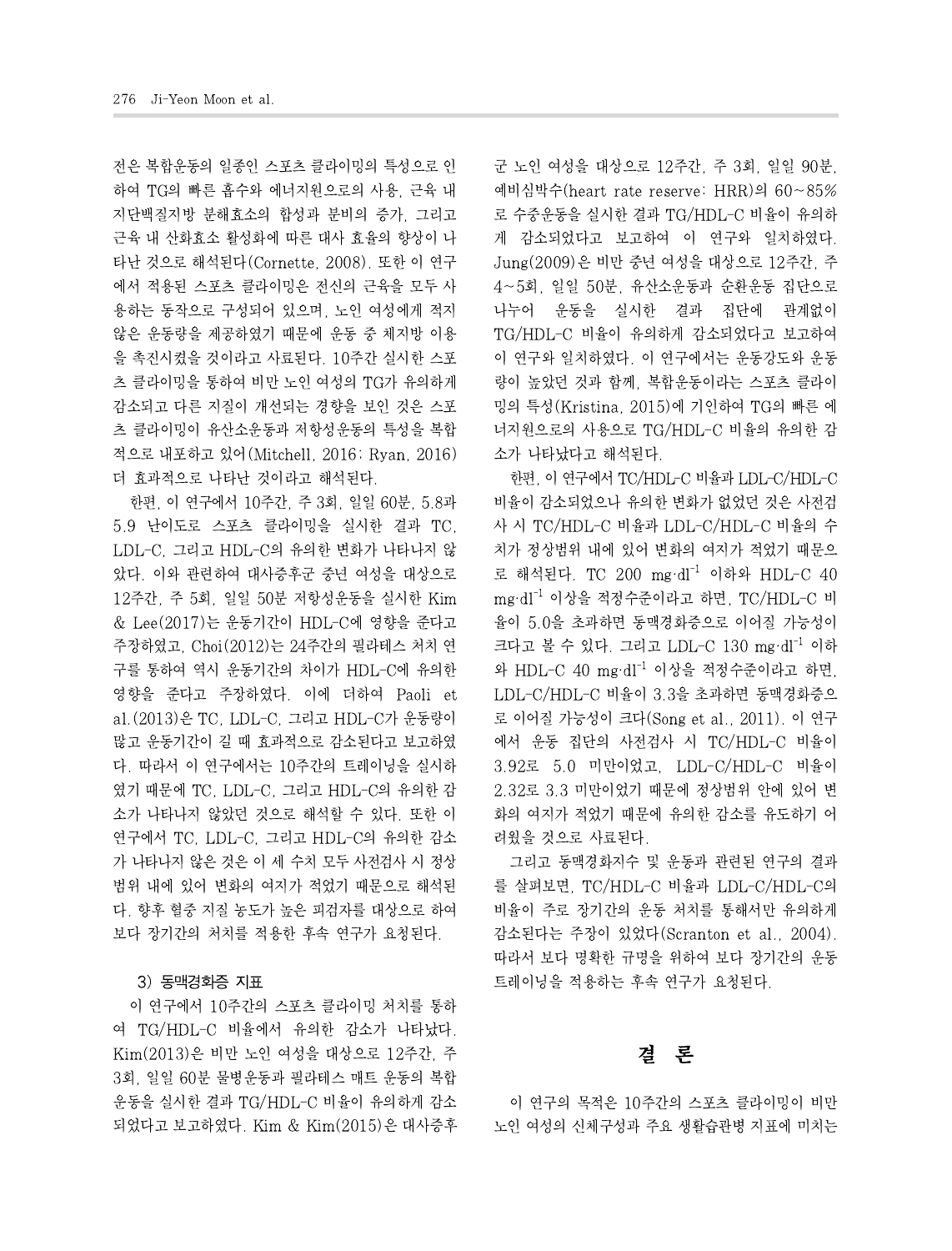영향을 규명하는 것이었다. 이 연구를 통하여 체격과 신 체구성 변인 중 체중, BMI, 체지방량, 그리고 체지방률 이 운동 집단에서 유의하게 감소되었고, 생활습관병 지 표 중 수축기혈압, 이완기혈압, 평균동맥압, 맥압, TG, 그리고 TG/HDL-C 비율이 운동 집단에서 유의하게 감 소되었다. 이상의 결과를 토대로, 10주간 실시한 스포 츠 클라이밍이 노인 여성의 제지방 증가에는 제한적이었 지만 체지방 감소에는 효과적이었으며, 각종 생활습관병 지표의 개선에 효과적이었다고 결론지을 수 있다.

# 참고문헌

- American College of Sports Medicine (2017). *ACSM's Guidelines for Exercise Testing and Prescription.* Lippincott Williams & Wilkins: Philadelphia, PA.
- Aras, D. & Akalan, C. (2016). Sport climbing as a means to improve health-related physical fitness parameters. *The Journal of Sports Medicine and Physical Fitness*, *6*(11), 1304-1310.
- Badrov, M. B., Horton, S., Millar, P. J., & McGowan, C. L. (2013). Cardiovascular stress reactivity tasks successfully predict the hypotensive response of isometric handgrip training in hypertensives. *Psychophysiology*, *50*(4), 407-414.
- Baláš, J., Strejcová, B., Malý, T., Malá, L., & Martin, A. J. (2009). Changes in upper body strength and body composition after 8 weeks indoor climbing in youth. *Isokinetics and Exercise Science*, *1*7(3), 173-179.
- Batsis, J. A., Mackenzie, T. A., Lopez-Jimenez, F., & Bartels, S. J. (2015). Sarcopenia, sarcopenic obesity, and functional impairments in older adults: National Health and Nutrition Examination Surveys 1999-2004. *Nutrition Research*, *35*(12), 1031-1039.
- Carlson, D. J., Inder, J., Palanisamy, S. K., McFarlane, J. R., Dieberg, G., & Smart, N. A. (2016). The efficacy of isometric resistance training utilizing handgrip exercise for blood pressure management: A randomized trial. *Medicine*, *95*(52), 1-7.
- Centers for Disease Control and Prevention (2017). *Promoting physical activity: A guide for community action.*
- Choi, J. I. (2016). Effect of sports climbing on health-related fitness and body composition of female college students. *The Korean Journal of Sport*, *14*(4), 551-559.
- Choi, P. B. (2012). The effects of pilates mat gym program on

with hypertension. *The Korean Society of Sports Science*, *21*(2), 893-903.

- Colquhoun, D., Keech, A., Hunt, D., Marschner, I., Simes, J., Glasziou, P., White, H., Barter, P., & Tonkin, A. (2004). Effects of pravastatin on coronary events in 2073 patients with low levels of both low-density lipoprotein cholesterol and high-density lipoprotein cholesterol. *European Heart Journal*, *25*(9), 771-777.
- Colquitt, J. L., Pickett, K., Loveman, E., & Frampton, G. K. (2014). Surgery for weight loss in adults. *Cochrane Database of Systematic Reviews*, *8*, CD003641.
- Cornette, R. (2008). The emotional impact of obesity on children. *Worldviews on Evidence-Based Nursing*, *5*(3), 136-141.
- Farah, B. Q., Germano-Soares, A. H., Rodrigues, S. L. C., Santos, C. X., & Barbosa, S. S. (2017). Acute and chronic effects of isometric handgrip exercise on cardiovascular variables in hypertensive patients: A systematic review. *Sports*, *5*(3), 55.
- Fleissner, H., Sternat, D., Seiwald, S., Kapp, G., Kauder, B., Rauter, R., & Hörmann, J. (2010). Therapeutic climbing improves independence, mobility and balance in geriatric patients. *European Journal of Geriatric*, *12*(1), 12-16.
- Friedewald, W. T., Levy, R. I., & Fredrickson, D. S. (1972). Estimation of the concentration of low-density lipoprotein cholesterol in plasma, without use of the preparative ultracentrifuge. *Clinical Chemistry*, *18*(6), 499-502.
- Genton, L., Karsegard, V. L., Chevalley, T., Kossovsky, M. P., Darmon, P., & Pichard, C. (2011). Body composition changes over 9 years in healthy elderly subjects and impact of physical activity. *Clinical Nutrition*, *30*(4), 436-442.
- Heyward, V. H. & Gibson, A. (2014). *Advanced Fitness Assessment and Exercise Prescription*, *(7th ed.).* Human Kinetics: Champaign, IL.
- Imaz, I., Martínez-Cervell, C., García-Álvarez, E. E., Sendra-Gutiérrez, J. M., & González-Enríquez, J. (2008). Safety and effectiveness of the intragastric balloon for obesity. A meta-analysis. *Obesity Surgery*, *18*(7), 841-846.
- Irving, B. A., Lanza, I. R., Henderson, G. C., Rao, R. R., Spiegelman, B. M., & Nair, K. S. (2015). Combined training enhances skeletal muscle mitochondrial oxidative capacity independent of age. *The Journal of Clinical Endocrinology and Metabolism*, *100*(4), 1654-1663.
- Jung, S. L. (2009). The effect of circuit training and aerobic exercise on the metabolic syndrome risk factors, the arteriosclerosis index of the middle-aged obesity women. *The*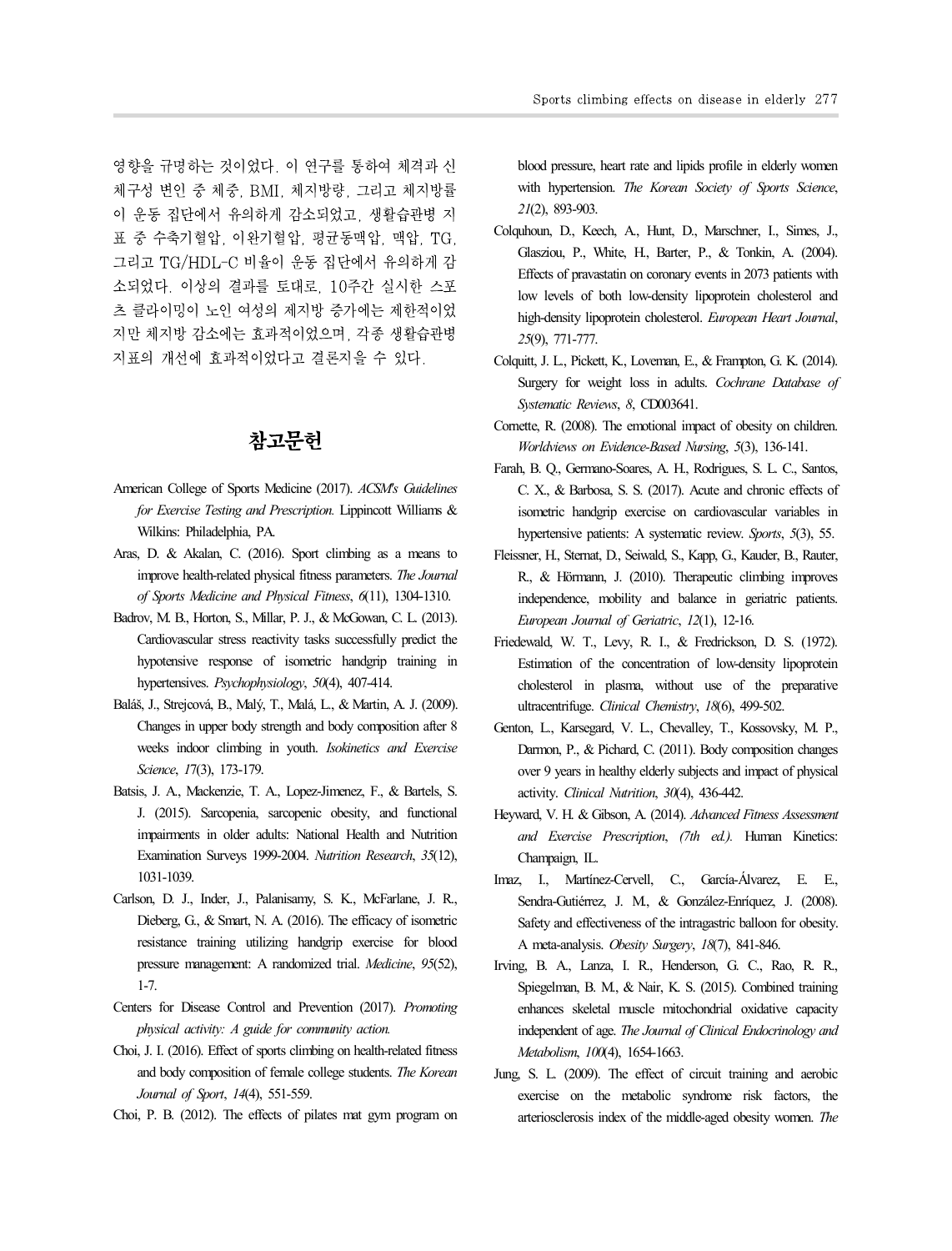*Korean Society of Sports Science*, *18*(1), 1019-1030.

- Jung, W. S., Cho, H. S., & Lee, M. G. (2017). Comparison of physical fitness, indices of lifestyle disease, and biochemical property of muscle according to sarcopenia and obesity in elderly women. *Korean Journal of Sports Science*, *28*(4), 808-823.
- Jung, W. S. & Lee, M. G. (2017). Effects of 12 weeks of circuit training on body composition and surrogate indices of major lifestyle disease in sarcopenia elderly women. *The Korea Journal of Sports Science*, *26*(6), 1113-1124
- Justin S. C. (2015). *Effect of a 7-Week Rock Climbing Class on Physical Fitness and Performance*. (Unpublished master's thesis). Western Michigan University.
- Kim, B. Y. & Cho, H. C. (2007). The effects of walking exercise on the cardiovascular function and respiratory function in elderly women. *Journal of Sport and Leisure Studies*, *<sup>31</sup>*, 911-920.
- Kim, H. T. & Kim, N. J. (2012). The effect of pilates mat exercise on cardiovascular disease risk factors and inflammation markers in sarcopenic obesity elderly. *Korean Journal of Physical Education*, *51*(4), 407-417.
- Kim, J. H. & Lee, H. J. (2017). The effects of 12 weeks resistance exercise intensity on the metabolic syndrome risk factors in middle-aged women with metabolic syndrome. *Korean Journal of Physical Education*, *56*(2), 541-552.
- Kim, K. H. & Kim, K. T. (2015). Impact of 12-week aquatic and land exercises on the atherogenic index and HOMA-1R among elderly women with metabolic syndrome index. *The Korean Society of Sports Science*, *24*(4), 1303-1314.
- Kim, N. J. (2013). The effect of pilates mat exercise on fall-related fitness and aging-related hormone in sarcopenic obesity elderly. *The Korean Journal of Physical Education*, *52*(4), 449-459.
- Kim, Y. U. & Oh, S. H. (2017). Meta-analysis of the effects of regularly exercise on fitness and body composition in elderly people. *The Korean Journal of Physical Education*, *56*(1), 753-769.
- Ko, S. H., Park, C. H., & Jekal, Y. S. (2017). Metabolic related risk factors among hypertensive and diabetic patients. *Journal of Wellness*, *12*(1), 645-655.
- Korea Alpine Federation (2016). *Regulations of Sports Climbing Competition.*
- Kristina M. M. (2015). A comparison of upper body strength between rock climbing and resistance trained men. *Sports*, *3*(3), 178-187.
- Kwak, E. S., Kim, K. J., & Park, C. H. (2015). Coaching scientific analysis of exercise prescription for treatment and management in hypertensive patients. *Journal of Coaching Development*, *17*(4), 127-136.
- Lee, E. Y., Cha. K. S., Heo. M. H., Jung, D., Kim, J. D., Kim, D. H., Ko, I. J., & Kim, Y. S. (2016). Comparative analysis on EMG of related muscles during a Lateral movement in sport climbing between elite and novice. *Journal of Wellness*, *11*(2), 353-362.
- Lee, J. S., An, S. K., An, J. Y., Lee, S. K., Park, H. C., & Yoon, S. J. (2015). Effects of exercise type on body composition, aging and metabolic-related blood components, and HOMA-IR in obese older women. *Journal of Sport and Leisure Studies*, *59*(2), 745-756.
- Lee, K. H., KIm, C. H., & Kim, J. H. (2010). The effects of pilrates mat exercise program on the blood lipid and stress hormone in type 2 diabetic elderly patients. *The Korean Society of Living Environmental System*, *17*(3), 316-323.
- Lee, K. O. (2012). The effect of the step box and muscular strength circuit exercise on activity fitness and metabolic syndrome index in elderly women. *The Korean Journal of Physical Education*, *21*(3), 851-863.
- Lee, M. G., Lee, J. E., & Kang, C. G. (2013). Effects of sports climbing club activity on physical fitness, falling injury-related variables, and cardiovascular function in middle-aged women. *The Korean Society of Sports Science*, *22*(3), 1235-1247.
- Levine, M. E. & Crimmins, E. M. (2012). The impact of insulin resistance and inflammation on the association between sarcopenic obesity and physical functioning. *Obesity*, *20*(10), 2101-2106.
- Liu, C. J. & Latham, N. K. (2009). Progressive resistance strength training for improving physical function in order adults. *Cochrane Library Database of Systematic Reviews*, *<sup>3</sup>*, CD002759.
- Macias, K. M., Brown, L. E., Coburn, J. W., & Chen, D. D. (2015). A comparison of upper body strength between rock climbing and resistance trained men. *Sports*, *3*(3), 178-187.
- Marcos-Pardo, P. J., Martínez-Rodríguez, A., & Gil-Arias, A. (2018). Impact of a motivational resistance-training programme on adherence and body composition in the elderly. *Scientific Reports*, *8*(1), 1370.
- Mermier, C. M., Janot, J. M., Parker, D. L., & Swan, J. G. (2000). Physiological and anthropometric determinants of sport climbing performance. *British Journal of Sports Medicine*, *34*(1), 359-366.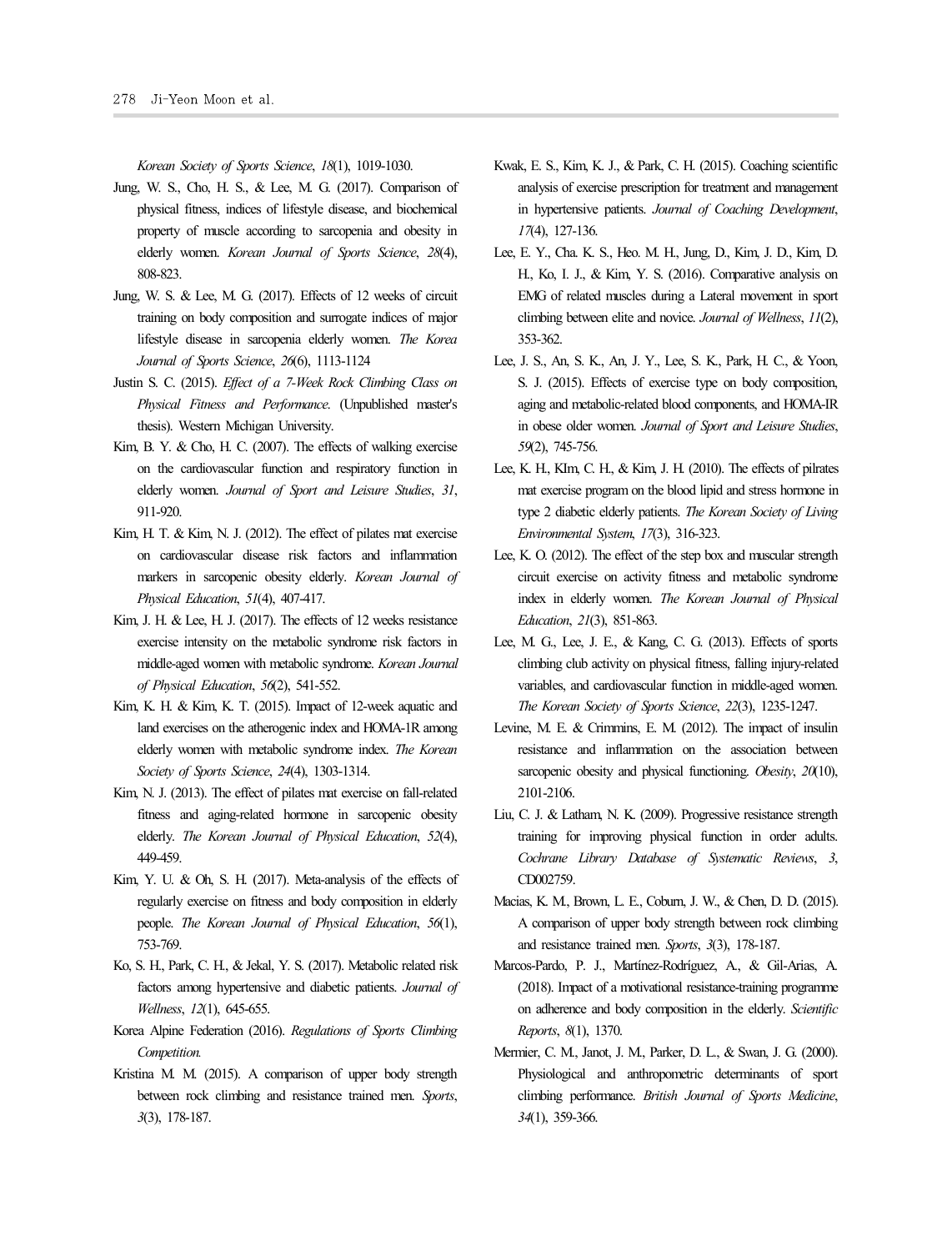- Mitchell, R. T. (2016). Determining the impact of anthropometric factors on rock climbing performance. (Unpublished master's thesis). *Missouri State University*.
- Nick, D., Ellis, L. B., Ian, C., & Chris, H. (2006). Effects of active recovery on lactate concentration, heart rate and RPE in climbing. *Journal of Sports Science Medicine*, *5*(1), 97-105.
- Oh, Y. S., Kwak, E. S., & Ha, M. S. (2013). Effects of combined exercise on stress hormone, heart muscle damage indices, lipid peroxides and antioxidant enzyme in older male. Exercise Science, 22(2), 125-132.
- Paoli, A., Pacelli, Q. F., Moro, T., Marcolin, G., Neri, M., Battaglia, G., Sergi, G., Bolzetta, F., & Bianco, A. (2013). Effects of high-intensity circuit training, low-intensity circuit training and endurance training on blood pressure and lipoproteins in middle-aged overweight men. *Lipids in Health and Disease*, *12*(1), 131-138.
- Pesta, D. H., Goncalves, R. L., Madiraju, A. K., Strasser, B., & Sparks, L. M. (2017). Resistance training to improve type 2 diabetes: Working toward a prescription for the future. *Nutrition and Metabolism*, *14*(1), 24-33.
- Ray, C. A. & Carrasco, D. I. (2000). Isometric handgrip training reduces arterial pressure at rest without changes in sympathetic nerve activity. *American Journal of Physiology-Heart and Circulatory Physiology*, *279*(1), H245-H249.
- Ryan, T. M. (2016). *Determining the Impact of Anthrpometric Factors on Rock Climbing Performance*. (Unpublished master's thesis). Missouri State University.
- Schwingshackl, L., Missbach, B., Dias, S., König, J., & Hoffmann, G. (2014). Impact of different training modalities on glycaemic control and blood lipids in patients with type 2 diabetes: A systematic review and network meta-analysis, *Diabetologia*, *57*(9), 1789-1797.
- Scranton, R., Sesso, H. D., Stampfer, M. J., Levenson, J. W., Buring J. E., & Gaziano, J. M. (2004). Predictors of 14-year changes in the total cholesterol to high-density lipoprotein cholesterol ratio in men. *American Heart Journal*, *147*(6), 1033-1038.
- Seok, M. H. (2014). Exercise of diabetic patients. *Sport Science*, *127*, 64-69.
- Sheel, A. W. (2004). Physiology of sport rock climbing. *British Journal of Sports Medicine*, *38*(1), 355-359.
- Sheel, A. W., Seddon, N., McKenzie, D. C. R., Warburton, D. E.,

& Knight, A. (2003). Physiological responses to indoor rock-climbing and their relationship to maximal cycle ergometry. *Medicine and Science in Sports and Exercise*, *35*(1), 1225-1231.

- Sherk, V. D., Bemben, M. G., & Bemben, D. A. (2010). Comparisons of bone mineral density and bone quality in adult rock climbers, resistance-trained men, and untrained men. The *Journal of Strength and Conditioning Research*, *24*(9), 2468-2474.
- Shin, S. M., Ahn, N. Y., & Kim, K. J. (2006). Effect of resistance training with elastic band on the improvement of balance and gait in the elderly women. *The Korean Journal of Growth and Development*, *14*(3), 45-56.
- Sibella, F., Frosio, I., Schena, F., & Borghese, N. A. (2007). 3D analysis of the body center of mass in rock climbing. *Human Movement Science*, *26*(6), 841-852.
- Son, A. H., Koh, J. Y., Lee, D. K., & Shin, H. S. (2017). Review of domestic experimental studies of korean medicine treatment for diabetes mellitus since 2013. *The Journal of Internal Korean Medicine*, *38*(1), 10-19.
- Song, S. H., Kim. A. R., Seo, S. Won., & Lee, H. S. (2014). Effects of consecutive resistance training on body composition, blood lipid, physical fitness and physical self-perception in obese middle aged women. *The Korean Society of Sports Science*, *23*(6), 1371-1381.
- Song, S. Y., Park, H. S., Kwon, K. U., & Jo, H. K. (2011). Effects of aquatic rehabilitation exercise on body composition, blood lipids, and atherogenic index patients with hemiplegia after stroke. *Journal of Wellness*, *6*(3), 265-274.
- Sun, Z. (2015). Aging, arterial stiffness, and hypertension. *Hypertension*, *65*(2), 252-256.
- Sung, B. J. (2009). Let's enjoy sports climbing this fall. *Korean Health Association Healthy Life*, *65*, 38-39.
- Tate, D. F., Jeffery, R. W., Sherwood, N. E., & Wing, R. R. (2007). Long-term weight losses associated with prescription of higher physical activity goals. Are higher levels of physical activity protective against weight regain?. *The American Journal of Clinical Nutrition*, *85*(4), 954-959.
- Taylor, A. C., Mccartney, N., Kamath, M. V., & Wiley R. L. (2003). Isometric training lowers resting blood pressure and modulates autonomic control. *Medicine and Science in Sports and Exercise*, *35*(2), 251-256.